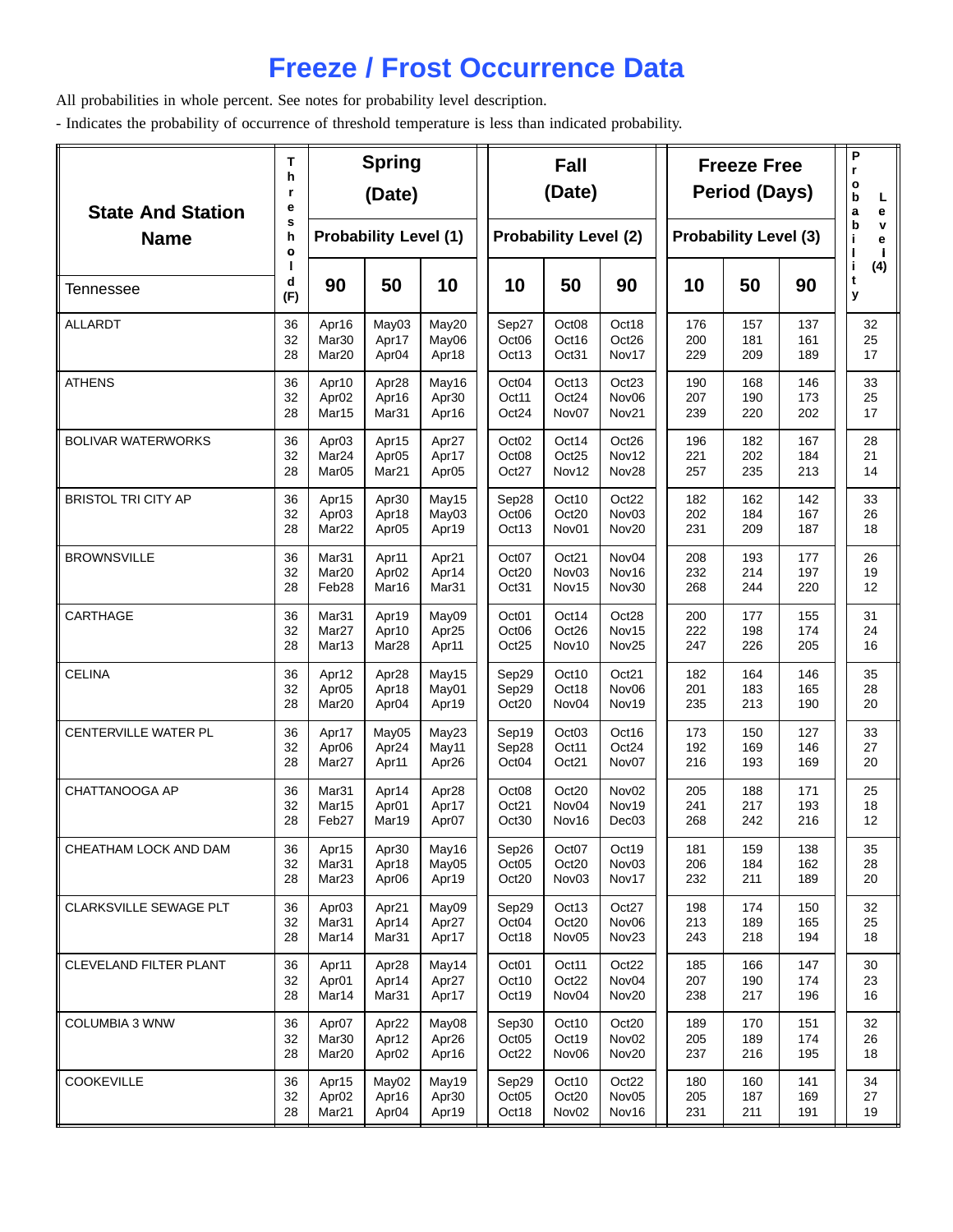| COPPERHILL                      | 36<br>32<br>28 | Apr21<br>Apr <sub>06</sub><br>Mar25                         | May06<br>Apr24<br>Apr <sub>09</sub>             | May22<br>May11<br>Apr24             | Sep26<br>Oct <sub>02</sub><br>Oct12 | Oct07<br>Oct15<br>Oct29             | Oct17<br>Oct27<br>Nov16             | 170<br>193<br>225 | 152<br>173<br>203 | 135<br>153<br>181 | 36<br>28<br>20 |
|---------------------------------|----------------|-------------------------------------------------------------|-------------------------------------------------|-------------------------------------|-------------------------------------|-------------------------------------|-------------------------------------|-------------------|-------------------|-------------------|----------------|
| COVINGTON 1 W                   | 36<br>32<br>28 | Mar29<br>Mar14<br>Feb22                                     | Apr11<br>Mar <sub>29</sub><br>Mar13             | Apr24<br>Apr14<br>Mar31             | Oct05<br>Oct24<br>Oct30             | Oct21<br>Nov <sub>06</sub><br>Nov18 | Nov <sub>05</sub><br>Nov18<br>Dec07 | 209<br>243<br>279 | 192<br>221<br>250 | 175<br>199<br>221 | 27<br>19<br>12 |
| <b>CROSSVILLE AP</b>            | 36<br>32<br>28 | Apr13<br>Mar <sub>28</sub><br>Mar17                         | May01<br>Apr13<br>Apr <sub>03</sub>             | May19<br>Apr28<br>Apr21             | Sep25<br>Oct04<br>Oct13             | Oct <sub>07</sub><br>Oct19<br>Nov01 | Oct18<br>Nov <sub>02</sub><br>Nov20 | 178<br>209<br>237 | 158<br>188<br>211 | 138<br>168<br>185 | 32<br>25<br>17 |
| <b>CROSSVILLE EXP STN</b>       | 36<br>32<br>28 | Apr19<br>Mar31<br>Mar <sub>24</sub>                         | May06<br>Apr20<br>Apr <sub>08</sub>             | May23<br>May10<br>Apr23             | Sep26<br>Sep28<br>Oct11             | Oct06<br>Oct15<br>Oct25             | Oct15<br>Nov <sub>02</sub><br>Nov08 | 174<br>208<br>219 | 152<br>178<br>199 | 131<br>148<br>180 | 36<br>29<br>22 |
| DAYTON 2 SE                     | 36<br>32<br>28 | Apr <sub>09</sub><br>Mar31<br>Mar15                         | Apr25<br>Apr11<br>Mar31                         | May12<br>Apr22<br>Apr15             | Oct <sub>01</sub><br>Oct11<br>Oct24 | Oct14<br>Oct25<br>Nov <sub>08</sub> | Oct27<br>Nov08<br>Nov22             | 191<br>214<br>241 | 171<br>196<br>221 | 151<br>178<br>201 | 28<br>21<br>14 |
| <b>DICKSON</b>                  | 36<br>32<br>28 | Apr07<br>Apr <sub>02</sub><br>Mar <sub>21</sub>             | Apr24<br>Apr12<br>Apr <sub>03</sub>             | May11<br>Apr22<br>Apr17             | Sep28<br>Oct05<br>Oct22             | Oct13<br>Oct21<br>Nov <sub>03</sub> | Oct28<br>Nov <sub>05</sub><br>Nov15 | 193<br>208<br>230 | 171<br>191<br>213 | 149<br>173<br>197 | 31<br>24<br>17 |
| DOVER 1 W                       | 36<br>32<br>28 | Apr <sub>04</sub><br>Mar27<br>Mar <sub>21</sub>             | Apr22<br>Apr13<br>Apr <sub>03</sub>             | May09<br>Apr30<br>Apr15             | Sep29<br>Oct <sub>02</sub><br>Oct17 | Oct12<br>Oct18<br>Nov04             | Oct25<br>Nov <sub>03</sub><br>Nov23 | 196<br>212<br>238 | 173<br>187<br>215 | 151<br>162<br>193 | 32<br>25<br>18 |
| <b>DRESDEN</b>                  | 36<br>32<br>28 | Apr <sub>05</sub><br>Mar <sub>28</sub><br>Mar16             | Apr20<br>Apr <sub>08</sub><br>Mar30             | May05<br>Apr19<br>Apr14             | Sep30<br>Oct08<br>Oct25             | Oct13<br>Oct23<br>Nov <sub>08</sub> | Oct25<br>Nov08<br>Nov22             | 196<br>215<br>241 | 175<br>197<br>222 | 155<br>180<br>204 | 31<br>24<br>17 |
| <b>DYERSBURG AP</b>             | 36<br>32<br>28 | Mar24<br>Mar12<br>Feb20                                     | Apr07<br>Mar29<br>Mar11                         | Apr21<br>Apr15<br>Mar30             | Oct04<br>Oct16<br>Oct26             | Oct21<br>Nov <sub>05</sub><br>Nov15 | Nov07<br>Nov25<br>Dec04             | 219<br>251<br>276 | 196<br>220<br>248 | 173<br>190<br>219 | 23<br>16<br>10 |
| FAYETTEVILLE WATER PLANT        | 36<br>32<br>28 | Apr11<br>Mar31<br>Mar <sub>21</sub>                         | Apr30<br>Apr16<br>Apr07                         | May19<br>May01<br>Apr25             | Sep28<br>Oct04<br>Oct10             | Oct09<br>Oct16<br>Oct28             | Oct19<br>Oct27<br>Nov16             | 184<br>202<br>229 | 161<br>182<br>203 | 137<br>162<br>178 | 31<br>24<br>17 |
| FRANKLIN SEWAGE PLANT           | 36<br>32<br>28 | Apr07<br>Mar30<br>Mar <sub>21</sub>                         | Apr26<br>Apr15<br>Apr <sub>03</sub>             | May15<br>Apr30<br>Apr16             | Sep27<br>Oct03<br>Oct16             | Oct08<br>Oct18<br>Nov <sub>01</sub> | Oct19<br>Nov <sub>02</sub><br>Nov17 | 186<br>209<br>228 | 164<br>186<br>211 | 142<br>163<br>194 | 32<br>25<br>17 |
| <b>GATLINBURG 2 SW</b>          | 36<br>32<br>28 | Apr19<br>Apr12<br>Mar <sub>27</sub>                         | May06<br>Apr26<br>Apr <sub>09</sub>             | May24<br>May10<br>Apr22             | Sep27<br>Oct03<br>Oct10             | Oct10<br>Oct18<br>Oct27             | Oct22<br>Nov <sub>02</sub><br>Nov13 | 176<br>195<br>222 | 156<br>174<br>200 | 135<br>154<br>178 | 38<br>31<br>21 |
| <b>GREENEVILLE EXP STN</b>      | 36<br>32<br>28 | Apr23<br>Apr11<br>Apr <sub>01</sub>                         | May07<br>Apr26<br>Apr16                         | May20<br>May11<br>May02             | Sep25<br>Sep29<br>Oct <sub>04</sub> | Oct <sub>05</sub><br>Oct14<br>Oct24 | Oct16<br>Oct30<br>Nov13             | 169<br>193<br>218 | 151<br>171<br>190 | 133<br>149<br>163 | 38<br>31<br>23 |
| HUNTINGDON WATER PLANT          | 36<br>32<br>28 | Apr <sub>02</sub><br>Mar26<br>Mar15                         | Apr18<br>Apr <sub>08</sub><br>Mar <sub>28</sub> | May04<br>Apr21<br>Apr11             | Sep29<br>Oct04<br>Oct22             | Oct13<br>Oct21<br>Nov <sub>08</sub> | Oct26<br>Nov07<br>Nov25             | 195<br>212<br>246 | 177<br>195<br>224 | 158<br>178<br>201 | 32<br>25<br>17 |
| <b>JACKSON MCKELLAR-SPES AP</b> | 36<br>32<br>28 | Mar31<br>Mar <sub>25</sub><br>Mar <sub>08</sub>             | Apr12<br>Apr <sub>06</sub><br>Mar <sub>24</sub> | Apr24<br>Apr18<br>Apr09             | Oct <sub>01</sub><br>Oct13<br>Oct24 | Oct15<br>Oct28<br>Nov10             | Oct30<br>Nov13<br>Nov27             | 202<br>220<br>255 | 186<br>205<br>230 | 169<br>189<br>205 | 26<br>19<br>12 |
| <b>JACKSON EXP STA</b>          | 36<br>32<br>28 | Apr <sub>02</sub><br>Mar <sub>25</sub><br>Mar <sub>05</sub> | Apr17<br>Apr <sub>06</sub><br>Mar <sub>21</sub> | May01<br>Apr19<br>Apr <sub>05</sub> | Oct <sub>01</sub><br>Oct09<br>Oct27 | Oct14<br>Oct27<br>Nov12             | Oct27<br>Nov13<br>Nov27             | 197<br>222<br>261 | 180<br>202<br>235 | 163<br>183<br>209 | 27<br>20<br>13 |
| <b>KINGSPORT</b>                | 36<br>32<br>28 | Apr12<br>Mar29<br>Mar14                                     | Apr30<br>Apr13<br>Mar30                         | May18<br>Apr28<br>Apr14             | Oct <sub>01</sub><br>Oct11<br>Oct18 | Oct14<br>Oct24<br>Nov <sub>06</sub> | Oct27<br>Nov07<br>Nov24             | 187<br>209<br>241 | 166<br>193<br>220 | 145<br>177<br>199 | 30<br>22<br>15 |
| <b>KINGSTON SPRINGS</b>         | 36<br>32<br>28 | Apr12<br>Apr03<br>Mar <sub>27</sub>                         | Apr29<br>Apr18<br>Apr <sub>08</sub>             | May17<br>May02<br>Apr20             | Sep27<br>Oct <sub>02</sub><br>Oct11 | Oct <sub>07</sub><br>Oct15<br>Oct25 | Oct18<br>Oct28<br>Nov08             | 180<br>199<br>216 | 160<br>180<br>199 | 140<br>160<br>183 | 36<br>29<br>22 |
| KNOXVILLE EXP STN               | 36<br>32<br>28 | Apr12<br>Apr <sub>03</sub><br>Mar17                         | Apr27<br>Apr16<br>Apr <sub>01</sub>             | May11<br>Apr28<br>Apr15             | Oct <sub>01</sub><br>Oct08<br>Oct22 | Oct14<br>Oct22<br>Nov <sub>05</sub> | Oct28<br>Nov <sub>06</sub><br>Nov18 | 190<br>206<br>237 | 170<br>189<br>217 | 150<br>172<br>198 | 34<br>27<br>19 |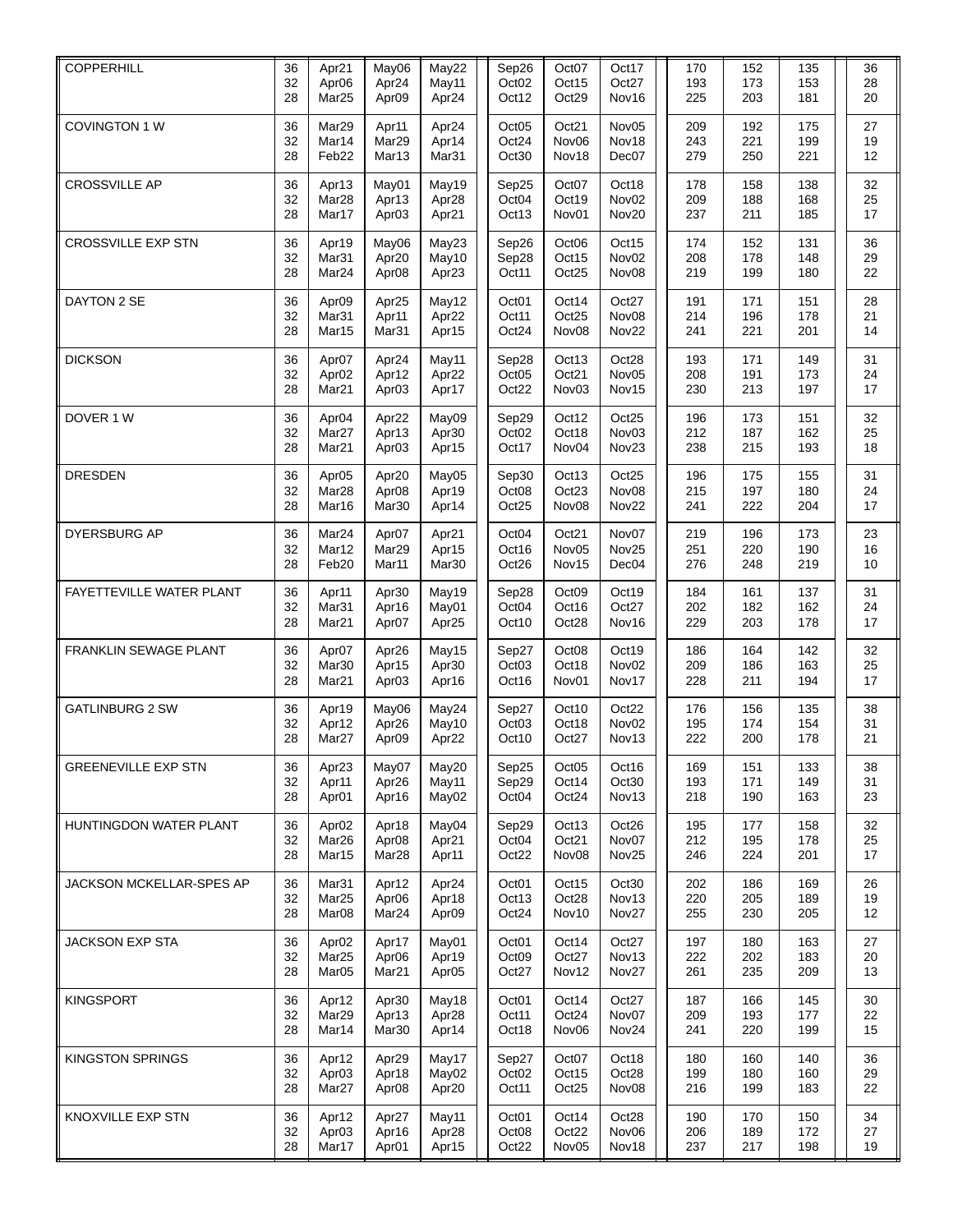| <b>KNOXVILLE AP</b>          | 36<br>32<br>28 | Apr <sub>05</sub><br>Mar20<br>Mar <sub>02</sub> | Apr19<br>Apr <sub>06</sub><br>Mar <sub>23</sub> | May02<br>Apr22<br>Apr12             | Oct05<br>Oct17<br>Oct27             | Oct17<br>Nov <sub>03</sub><br>Nov12             | Oct29<br>Nov19<br>Nov27             | 200<br>237<br>261 | 181<br>211<br>233 | 162<br>184<br>205 | 27<br>19<br>13 |
|------------------------------|----------------|-------------------------------------------------|-------------------------------------------------|-------------------------------------|-------------------------------------|-------------------------------------------------|-------------------------------------|-------------------|-------------------|-------------------|----------------|
| LAFAYETTE                    | 36<br>32<br>28 | Apr <sub>03</sub><br>Mar26<br>Mar11             | Apr19<br>Apr <sub>08</sub><br>Mar27             | May05<br>Apr21<br>Apr13             | Oct01<br>Oct12<br>Oct24             | Oct14<br>Oct27<br>Nov <sub>09</sub>             | Oct28<br>Nov11<br>Nov24             | 199<br>223<br>251 | 178<br>202<br>226 | 157<br>180<br>200 | 27<br>21<br>14 |
| LAWRENCEBURG FILTER PLT      | 36<br>32<br>28 | Apr07<br>Mar31<br>Mar19                         | Apr26<br>Apr15<br>Apr <sub>01</sub>             | May16<br>Apr30<br>Apr15             | Sep30<br>Oct05<br>Oct20             | Oct10<br>Oct22<br>Nov04                         | Oct21<br>Nov08<br>Nov19             | 190<br>209<br>238 | 166<br>189<br>216 | 143<br>168<br>195 | 29<br>23<br>15 |
| <b>LEBANON</b>               | 36<br>32<br>28 | Apr12<br>Apr <sub>04</sub><br>Mar <sub>23</sub> | May01<br>Apr19<br>Apr <sub>04</sub>             | May20<br>May04<br>Apr17             | Sep24<br>Oct <sub>02</sub><br>Oct10 | Oct <sub>07</sub><br>Oct17<br>Oct27             | Oct20<br>Nov01<br>Nov13             | 180<br>199<br>223 | 158<br>180<br>205 | 135<br>162<br>187 | 34<br>27<br>21 |
| <b>LENOIR CITY</b>           | 36<br>32<br>28 | Apr <sub>08</sub><br>Mar25<br>Mar <sub>07</sub> | Apr21<br>Apr10<br>Mar <sub>24</sub>             | May03<br>Apr25<br>Apr10             | Oct06<br>Oct12<br>Oct30             | Oct20<br>Oct27<br>Nov13                         | Nov <sub>02</sub><br>Nov12<br>Nov27 | 197<br>223<br>252 | 181<br>200<br>233 | 165<br>177<br>213 | 31<br>24<br>16 |
| <b>LEWISBURG EXP STN</b>     | 36<br>32<br>28 | Apr14<br>Apr <sub>02</sub><br>Mar <sub>23</sub> | Apr30<br>Apr16<br>Apr <sub>06</sub>             | May15<br>Apr30<br>Apr20             | Sep21<br>Oct <sub>02</sub><br>Oct10 | Oct06<br>Oct18<br>Oct27                         | Oct21<br>Nov <sub>02</sub><br>Nov14 | 181<br>203<br>222 | 159<br>184<br>203 | 137<br>165<br>185 | 33<br>26<br>20 |
| <b>LEXINGTON</b>             | 36<br>32<br>28 | Mar29<br>Mar22<br>Mar14                         | Apr15<br>Apr07<br>Mar27                         | May02<br>Apr23<br>Apr <sub>08</sub> | Oct <sub>02</sub><br>Oct11<br>Oct31 | Oct17<br>Oct28<br>Nov13                         | Nov01<br>Nov14<br>Nov26             | 207<br>228<br>247 | 184<br>204<br>231 | 160<br>179<br>214 | 29<br>22<br>14 |
| <b>LINDEN 2</b>              | 36<br>32<br>28 | Apr11<br>Apr03<br>Mar20                         | Apr26<br>Apr17<br>Apr <sub>05</sub>             | May12<br>May02<br>Apr20             | Sep28<br>Oct <sub>04</sub><br>Oct15 | Oct09<br>Oct19<br>Oct31                         | Oct19<br>Nov03<br>Nov17             | 182<br>201<br>228 | 165<br>184<br>209 | 148<br>166<br>190 | 34<br>28<br>20 |
| <b>LIVINGSTON RADIO WLIV</b> | 36<br>32<br>28 | Apr11<br>Apr03<br>Mar19                         | Apr30<br>Apr20<br>Apr <sub>05</sub>             | May19<br>May06<br>Apr23             | Sep25<br>Oct <sub>01</sub><br>Oct08 | Oct09<br>Oct17<br>Oct27                         | Oct22<br>Nov01<br>Nov15             | 186<br>202<br>230 | 161<br>179<br>204 | 136<br>156<br>177 | 31<br>24<br>17 |
| MARTIN UNIV OF TENN BRA      | 36<br>32<br>28 | Apr <sub>04</sub><br>Mar27<br>Mar11             | Apr16<br>Apr <sub>08</sub><br>Mar27             | Apr29<br>Apr20<br>Apr13             | Sep29<br>Oct08<br>Oct21             | Oct11<br>Oct23<br>Nov07                         | Oct23<br>Nov06<br>Nov23             | 193<br>215<br>249 | 177<br>197<br>224 | 160<br>178<br>198 | 32<br>24<br>17 |
| MC MINNVILLE                 | 36<br>32<br>28 | Apr <sub>08</sub><br>Mar29<br>Mar16             | Apr24<br>Apr13<br>Mar30                         | May09<br>Apr28<br>Apr13             | Oct <sub>01</sub><br>Oct06<br>Oct19 | Oct12<br>Oct22<br>Nov05                         | Oct23<br>Nov <sub>06</sub><br>Nov23 | 190<br>210<br>241 | 171<br>191<br>220 | 151<br>173<br>198 | 27<br>21<br>14 |
| <b>MEMPHIS INTL AP</b>       | 36<br>32<br>28 | Mar19<br>Mar <sub>04</sub><br>Feb09             | Apr <sub>01</sub><br>Mar22<br>Mar <sub>01</sub> | Apr14<br>Apr09<br>Mar <sub>21</sub> | Oct21<br>Oct30<br>Nov09             | Nov <sub>03</sub><br>Nov13<br>Nov26             | Nov17<br>Nov27<br>Dec13             | 237<br>258<br>297 | 216<br>235<br>269 | 195<br>212<br>241 | 20<br>13<br>8  |
| <b>MILAN EXP STN</b>         | 36<br>32<br>28 | Apr <sub>04</sub><br>Mar28<br>Mar17             | Apr19<br>Apr09<br>Apr <sub>01</sub>             | May04<br>Apr21<br>Apr16             | Sep27<br>Oct03<br>Oct13             | Oct <sub>08</sub><br>Oct19<br>Nov <sub>03</sub> | Oct19<br>Nov <sub>03</sub><br>Nov23 | 189<br>208<br>241 | 171<br>192<br>215 | 154<br>175<br>189 | 32<br>25<br>18 |
| <b>MONTEAGLE</b>             | 36<br>32<br>28 | Apr <sub>04</sub><br>Mar27<br>Mar12             | Apr21<br>Apr <sub>08</sub><br>Mar29             | May07<br>Apr21<br>Apr15             | Oct <sub>04</sub><br>Oct08<br>Oct29 | Oct17<br>Oct25<br>Nov12                         | Oct29<br>Nov11<br>Nov26             | 200<br>219<br>248 | 178<br>199<br>227 | 156<br>179<br>206 | 28<br>22<br>15 |
| <b>MONTEREY</b>              | 36<br>32<br>28 | Apr13<br>Apr <sub>01</sub><br>Mar <sub>21</sub> | May01<br>Apr18<br>Apr <sub>03</sub>             | May19<br>May04<br>Apr17             | Sep29<br>Oct05<br>Oct16             | Oct13<br>Oct28<br>Nov17                         | Oct27<br>Nov21<br>Dec19             | 188<br>220<br>262 | 164<br>193<br>227 | 141<br>166<br>192 | 34<br>26<br>18 |
| <b>MOSCOW</b>                | 36<br>32<br>28 | Mar31<br>Mar <sub>23</sub><br>Mar <sub>02</sub> | Apr13<br>Apr <sub>05</sub><br>Mar19             | Apr26<br>Apr18<br>Apr05             | Oct <sub>01</sub><br>Oct10<br>Oct14 | Oct12<br>Oct26<br>Nov07                         | Oct23<br>Nov12<br>Nov30             | 199<br>226<br>262 | 181<br>203<br>232 | 164<br>181<br>202 | 26<br>19<br>12 |
| <b>MOUNTAIN CITY 2</b>       | 36<br>32<br>28 | May05<br>Apr23<br>Apr <sub>09</sub>             | May22<br>May10<br>Apr29                         | Jun09<br>May26<br>May18             | Sep10<br>Sep18<br>Oct <sub>01</sub> | Sep23<br>Oct <sub>02</sub><br>Oct15             | Oct06<br>Oct17<br>Oct29             | 144<br>167<br>192 | 123<br>145<br>169 | 103<br>123<br>146 | 45<br>37<br>28 |
| <b>MOUNT PLEASANT 1 N</b>    | 36<br>32<br>28 | Apr <sub>06</sub><br>Mar31<br>Mar19             | Apr24<br>Apr14<br>Apr <sub>03</sub>             | May13<br>Apr28<br>Apr18             | Sep28<br>Oct04<br>Oct16             | Oct10<br>Oct20<br>Nov <sub>02</sub>             | Oct22<br>Nov04<br>Nov19             | 190<br>205<br>234 | 168<br>188<br>212 | 145<br>170<br>190 | 33<br>26<br>19 |
| MURFREESBORO 5 N             | 36<br>32<br>28 | Apr <sub>08</sub><br>Apr <sub>01</sub><br>Mar19 | Apr22<br>Apr13<br>Apr <sub>03</sub>             | May06<br>Apr24<br>Apr18             | Sep29<br>Oct05<br>Oct19             | Oct12<br>Oct22<br>Nov04                         | Oct25<br>Nov09<br>Nov20             | 189<br>213<br>235 | 173<br>192<br>215 | 156<br>172<br>194 | 32<br>25<br>18 |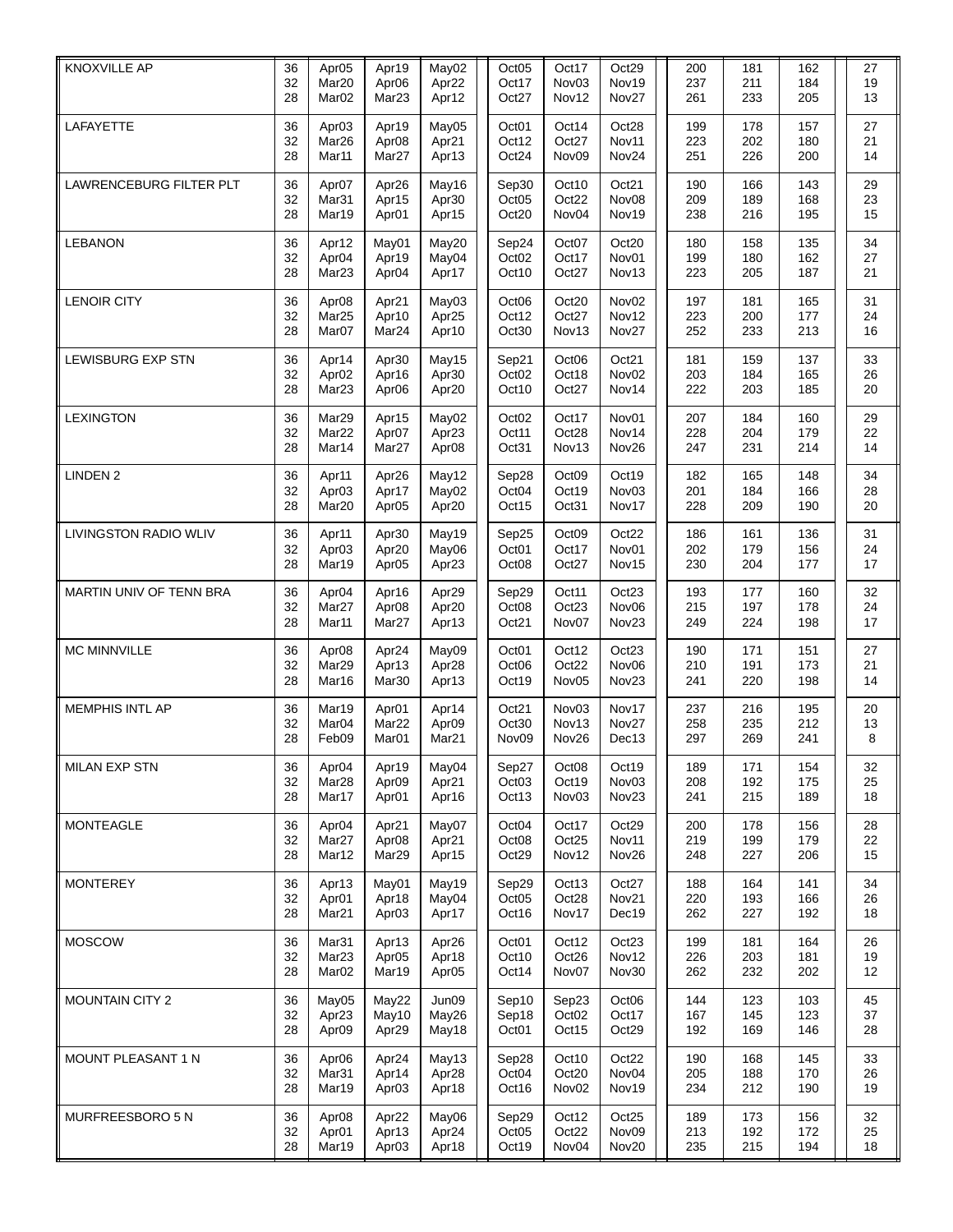| NASHVILLE INTL AP       | 36<br>32<br>28 | Mar31<br>Mar <sub>23</sub><br>Mar <sub>08</sub>             | Apr14<br>Apr <sub>06</sub><br>Mar <sub>27</sub> | Apr28<br>Apr21<br>Apr15 | Oct <sub>04</sub><br>Oct10<br>Oct30 | Oct19<br>Oct28<br>Nov14             | Nov <sub>02</sub><br>Nov14<br>Nov28 | 206<br>226<br>251 | 187<br>204<br>231 | 168<br>181<br>211 | 26<br>20<br>13 |
|-------------------------|----------------|-------------------------------------------------------------|-------------------------------------------------|-------------------------|-------------------------------------|-------------------------------------|-------------------------------------|-------------------|-------------------|-------------------|----------------|
| NEWPORT 1 NW            | 36<br>32<br>28 | Apr17<br>Apr <sub>03</sub><br>Mar20                         | Apr30<br>Apr18<br>Apr <sub>03</sub>             | May14<br>May02<br>Apr18 | Oct <sub>01</sub><br>Oct08<br>Oct16 | Oct11<br>Oct22<br>Nov <sub>01</sub> | Oct21<br>Nov04<br>Nov18             | 181<br>201<br>232 | 163<br>186<br>211 | 145<br>171<br>190 | 34<br>26<br>19 |
| <b>NORRIS</b>           | 36<br>32<br>28 | Apr19<br>Apr <sub>04</sub><br>Mar <sub>21</sub>             | May05<br>Apr21<br>Apr <sub>05</sub>             | May20<br>May09<br>Apr21 | Oct <sub>01</sub><br>Oct08<br>Oct15 | Oct13<br>Oct22<br>Nov <sub>03</sub> | Oct25<br>Nov04<br>Nov21             | 180<br>208<br>235 | 160<br>183<br>210 | 141<br>158<br>186 | 35<br>27<br>19 |
| OAK RIDGE ATDD          | 36<br>32<br>28 | Apr10<br>Mar29<br>Mar12                                     | Apr29<br>Apr13<br>Mar30                         | May18<br>Apr28<br>Apr16 | Oct <sub>01</sub><br>Oct08<br>Oct23 | Oct13<br>Oct23<br>Nov <sub>05</sub> | Oct26<br>Nov <sub>06</sub><br>Nov19 | 189<br>213<br>242 | 167<br>192<br>220 | 144<br>172<br>198 | 32<br>24<br>17 |
| <b>ONEIDA</b>           | 36<br>32<br>28 | Apr22<br>Apr09<br>Mar <sub>28</sub>                         | May09<br>Apr27<br>Apr13                         | May25<br>May15<br>Apr29 | Sep21<br>Sep30<br>Oct09             | Oct <sub>03</sub><br>Oct12<br>Oct25 | Oct14<br>Oct25<br>Nov10             | 167<br>192<br>216 | 146<br>168<br>194 | 124<br>143<br>171 | 40<br>32<br>24 |
| PARIS 2 SE              | 36<br>32<br>28 | Apr <sub>03</sub><br>Mar29<br>Mar17                         | Apr17<br>Apr10<br>Mar31                         | May01<br>Apr22<br>Apr14 | Oct <sub>02</sub><br>Oct10<br>Oct26 | Oct15<br>Oct26<br>Nov10             | Oct27<br>Nov11<br>Nov24             | 197<br>217<br>240 | 180<br>198<br>223 | 162<br>180<br>206 | 32<br>25<br>17 |
| <b>PIKEVILLE</b>        | 36<br>32<br>28 | Apr14<br>Apr03<br>Mar23                                     | Apr29<br>Apr18<br>Apr <sub>06</sub>             | May15<br>May04<br>Apr20 | Sep28<br>Oct04<br>Oct11             | Oct10<br>Oct18<br>Oct29             | Oct22<br>Nov01<br>Nov15             | 182<br>200<br>229 | 163<br>182<br>205 | 144<br>164<br>182 | 30<br>23<br>16 |
| PORTLAND SEWAGE PLANT   | 36<br>32<br>28 | Apr <sub>04</sub><br>Mar26<br>Mar15                         | Apr19<br>Apr10<br>Mar <sub>29</sub>             | May04<br>Apr25<br>Apr11 | Sep29<br>Oct08<br>Oct21             | Oct11<br>Oct23<br>Nov <sub>08</sub> | Oct23<br>Nov08<br>Nov26             | 196<br>217<br>249 | 174<br>195<br>224 | 153<br>174<br>198 | 30<br>23<br>16 |
| PULASKI WATER PLANT     | 36<br>32<br>28 | Apr <sub>06</sub><br>Mar27<br>Mar18                         | Apr19<br>Apr11<br>Mar31                         | May02<br>Apr27<br>Apr14 | Oct <sub>02</sub><br>Oct08<br>Oct23 | Oct13<br>Oct23<br>Nov07             | Oct24<br>Nov08<br>Nov21             | 192<br>212<br>241 | 176<br>195<br>220 | 160<br>177<br>198 | 27<br>21<br>14 |
| <b>RIPLEY</b>           | 36<br>32<br>28 | Mar25<br>Mar14<br>Feb19                                     | Apr07<br>Mar30<br>Mar10                         | Apr20<br>Apr14<br>Mar30 | Oct <sub>09</sub><br>Oct21<br>Oct29 | Oct23<br>Nov <sub>03</sub><br>Nov16 | Nov <sub>05</sub><br>Nov17<br>Dec03 | 215<br>239<br>276 | 198<br>218<br>250 | 181<br>197<br>223 | 27<br>19<br>12 |
| ROCKWOOD <sub>2</sub>   | 36<br>32<br>28 | Apr12<br>Mar30<br>Mar15                                     | Apr29<br>Apr18<br>Mar31                         | May16<br>May08<br>Apr16 | Sep29<br>Oct03<br>Oct20             | Oct10<br>Oct18<br>Nov02             | Oct22<br>Nov <sub>02</sub><br>Nov15 | 185<br>207<br>235 | 164<br>183<br>215 | 142<br>158<br>195 | 35<br>28<br>19 |
| <b>ROGERSVILLE 1 NE</b> | 36<br>32<br>28 | Apr12<br>Mar30<br>Mar18                                     | Apr30<br>Apr17<br>Apr <sub>04</sub>             | May17<br>May06<br>Apr21 | Sep30<br>Oct01<br>Oct14             | Oct11<br>Oct17<br>Oct31             | Oct21<br>Nov <sub>02</sub><br>Nov17 | 186<br>206<br>232 | 163<br>182<br>210 | 140<br>158<br>188 | 32<br>25<br>17 |
| SAMBURG WILDLIFE REF    | 36<br>32<br>28 | Mar31<br>Mar24<br>Mar <sub>07</sub>                         | Apr15<br>Apr07<br>Mar <sub>26</sub>             | May01<br>Apr21<br>Apr14 | Oct <sub>01</sub><br>Oct06<br>Oct23 | Oct12<br>Oct24<br>Nov <sub>09</sub> | Oct <sub>23</sub><br>Nov11<br>Nov26 | 196<br>218<br>253 | 179<br>200<br>227 | 161<br>181<br>202 | 30<br>23<br>16 |
| SAVANNAH 6 SW           | 36<br>32<br>28 | Apr <sub>02</sub><br>Mar27<br>Mar13                         | Apr17<br>Apr09<br>Mar <sub>28</sub>             | May02<br>Apr22<br>Apr12 | Oct <sub>03</sub><br>Oct08<br>Oct21 | Oct15<br>Oct25<br>Nov <sub>06</sub> | Oct27<br>Nov12<br>Nov22             | 196<br>218<br>244 | 180<br>199<br>222 | 165<br>179<br>201 | 26<br>19<br>13 |
| <b>SELMER</b>           | 36<br>32<br>28 | Apr <sub>06</sub><br>Mar <sub>28</sub><br>Mar <sub>21</sub> | Apr24<br>Apr12<br>Apr <sub>02</sub>             | May11<br>Apr27<br>Apr13 | Sep30<br>Oct03<br>Oct19             | Oct11<br>Oct20<br>Nov03             | Oct21<br>Nov <sub>06</sub><br>Nov19 | 187<br>210<br>236 | 169<br>190<br>215 | 151<br>171<br>194 | 29<br>23<br>16 |
| SEVIERVILLE 1 SE        | 36<br>32<br>28 | Apr14<br>Apr05<br>Mar22                                     | May02<br>Apr24<br>Apr <sub>09</sub>             | May20<br>May12<br>Apr26 | Sep27<br>Oct03<br>Oct12             | Oct <sub>08</sub><br>Oct17<br>Oct27 | Oct20<br>Oct31<br>Nov12             | 181<br>198<br>222 | 159<br>175<br>201 | 136<br>153<br>180 | 35<br>27<br>19 |
| SHELBYVILLE WATER DEPT  | 36<br>32<br>28 | Apr <sub>06</sub><br>Mar <sub>28</sub><br>Mar17             | Apr22<br>Apr13<br>Mar31                         | May08<br>Apr28<br>Apr14 | Sep28<br>Oct <sub>05</sub><br>Oct15 | Oct <sub>09</sub><br>Oct21<br>Nov01 | Oct21<br>Nov <sub>05</sub><br>Nov17 | 189<br>211<br>234 | 170<br>190<br>214 | 151<br>170<br>193 | 27<br>21<br>14 |
| SMITHVILLE 2 SE         | 36<br>32<br>28 | Apr18<br>Apr <sub>04</sub><br>Mar <sub>25</sub>             | May03<br>Apr17<br>Apr <sub>06</sub>             | May19<br>Apr30<br>Apr19 | Sep26<br>Oct01<br>Oct09             | Oct <sub>08</sub><br>Oct17<br>Oct27 | Oct19<br>Nov <sub>02</sub><br>Nov14 | 176<br>202<br>224 | 157<br>183<br>203 | 137<br>163<br>182 | 35<br>28<br>21 |
| <b>SPARTA</b>           | 36<br>32<br>28 | Apr12<br>Apr <sub>03</sub><br>Mar <sub>23</sub>             | Apr30<br>Apr18<br>Apr07                         | May19<br>May03<br>Apr21 | Sep29<br>Oct04<br>Oct10             | Oct09<br>Oct18<br>Oct29             | Oct19<br>Oct31<br>Nov17             | 182<br>201<br>225 | 161<br>182<br>204 | 140<br>163<br>184 | 31<br>24<br>17 |